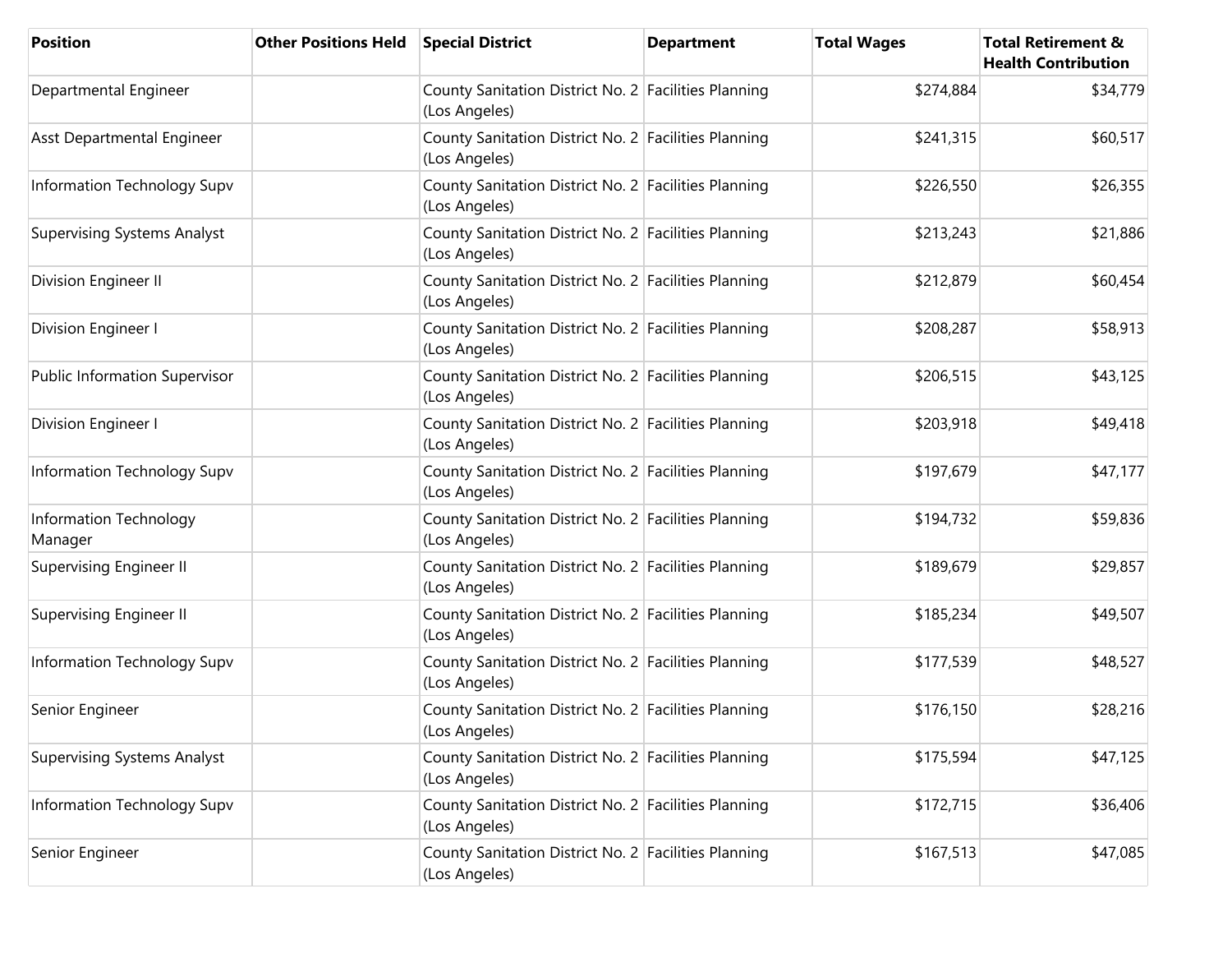| Senior Engineer                    | County Sanitation District No. 2 Facilities Planning<br>(Los Angeles) | \$167,381 | \$36,174 |
|------------------------------------|-----------------------------------------------------------------------|-----------|----------|
| <b>Supervising Systems Analyst</b> | County Sanitation District No. 2 Facilities Planning<br>(Los Angeles) | \$163,841 | \$46,286 |
| <b>Supervising Systems Analyst</b> | County Sanitation District No. 2 Facilities Planning<br>(Los Angeles) | \$163,108 | \$42,475 |
| Civil Engineer                     | County Sanitation District No. 2 Facilities Planning<br>(Los Angeles) | \$160,769 | \$40,105 |
| <b>Engineering Associate III</b>   | County Sanitation District No. 2 Facilities Planning<br>(Los Angeles) | \$160,296 | \$43,353 |
| Senior Systems Analyst             | County Sanitation District No. 2 Facilities Planning<br>(Los Angeles) | \$159,143 | \$43,685 |
| <b>Supervising Systems Analyst</b> | County Sanitation District No. 2 Facilities Planning<br>(Los Angeles) | \$157,825 | \$44,001 |
| Senior Systems Analyst             | County Sanitation District No. 2 Facilities Planning<br>(Los Angeles) | \$156,372 | \$43,598 |
| <b>Recycling Coordinator</b>       | County Sanitation District No. 2 Facilities Planning<br>(Los Angeles) | \$151,369 | \$44,437 |
| Senior Systems Analyst             | County Sanitation District No. 2 Facilities Planning<br>(Los Angeles) | \$151,146 | \$32,386 |
| Civil Engineer                     | County Sanitation District No. 2 Facilities Planning<br>(Los Angeles) | \$150,585 | \$35,608 |
| Senior Systems Analyst             | County Sanitation District No. 2 Facilities Planning<br>(Los Angeles) | \$149,930 | \$43,166 |
| Senior Systems Analyst             | County Sanitation District No. 2 Facilities Planning<br>(Los Angeles) | \$149,521 | \$43,008 |
| <b>Supervising Systems Analyst</b> | County Sanitation District No. 2 Facilities Planning<br>(Los Angeles) | \$149,367 | \$43,872 |
| Senior Systems Analyst             | County Sanitation District No. 2 Facilities Planning<br>(Los Angeles) | \$148,803 | \$41,809 |
| Senior Systems Analyst             | County Sanitation District No. 2 Facilities Planning<br>(Los Angeles) | \$148,786 | \$44,246 |
| <b>Supervising Engineer I</b>      | County Sanitation District No. 2 Facilities Planning<br>(Los Angeles) | \$148,651 | \$41,847 |
| Senior Systems Analyst             | County Sanitation District No. 2 Facilities Planning<br>(Los Angeles) | \$145,567 | \$43,711 |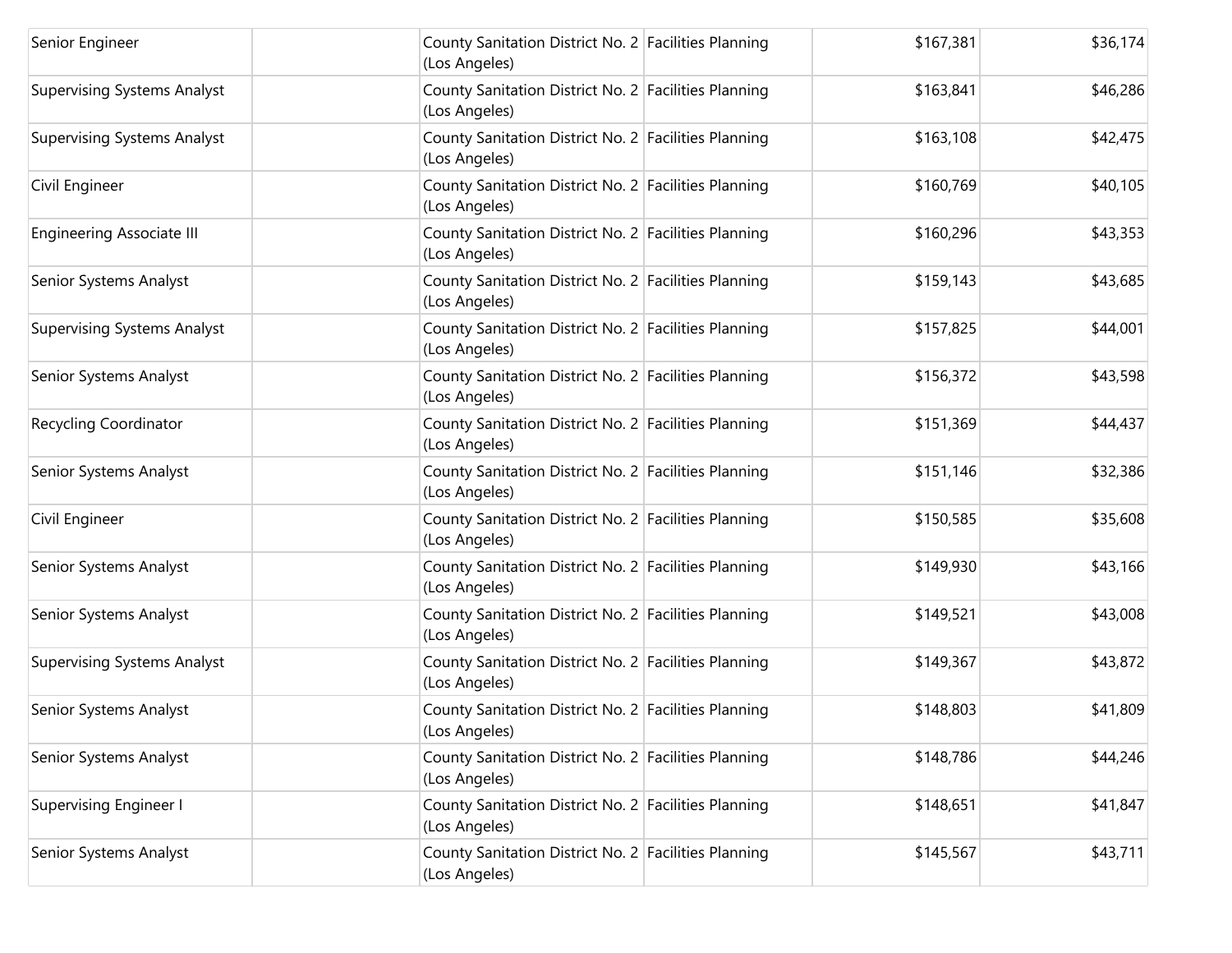| Sr Geographical Info Sys<br>Analyst | County Sanitation District No. 2 Facilities Planning<br>(Los Angeles) | \$145,324 | \$40,749 |
|-------------------------------------|-----------------------------------------------------------------------|-----------|----------|
| Senior Systems Analyst              | County Sanitation District No. 2 Facilities Planning<br>(Los Angeles) | \$144,833 | \$30,902 |
| Senior Systems Analyst              | County Sanitation District No. 2 Facilities Planning<br>(Los Angeles) | \$144,809 | \$43,598 |
| Senior Systems Analyst              | County Sanitation District No. 2 Facilities Planning<br>(Los Angeles) | \$144,693 | \$43,322 |
| Senior Systems Analyst              | County Sanitation District No. 2 Facilities Planning<br>(Los Angeles) | \$144,654 | \$43,008 |
| Senior Systems Analyst              | County Sanitation District No. 2 Facilities Planning<br>(Los Angeles) | \$142,384 | \$42,474 |
| Senior Systems Analyst              | County Sanitation District No. 2 Facilities Planning<br>(Los Angeles) | \$142,231 | \$38,655 |
| Systems Analyst II                  | County Sanitation District No. 2 Facilities Planning<br>(Los Angeles) | \$139,381 | \$40,526 |
| Sr Geographical Info Sys<br>Analyst | County Sanitation District No. 2 Facilities Planning<br>(Los Angeles) | \$138,244 | \$40,651 |
| Systems Analyst II                  | County Sanitation District No. 2 Facilities Planning<br>(Los Angeles) | \$137,916 | \$41,362 |
| Senior Systems Analyst              | County Sanitation District No. 2 Facilities Planning<br>(Los Angeles) | \$135,020 | \$40,666 |
| Systems Analyst II                  | County Sanitation District No. 2 Facilities Planning<br>(Los Angeles) | \$134,182 | \$29,427 |
| Systems Analyst II                  | County Sanitation District No. 2 Facilities Planning<br>(Los Angeles) | \$133,365 | \$41,169 |
| Systems Analyst II                  | County Sanitation District No. 2 Facilities Planning<br>(Los Angeles) | \$132,994 | \$38,259 |
| Senior Engineer                     | County Sanitation District No. 2 Facilities Planning<br>(Los Angeles) | \$131,911 | \$28,553 |
| Senior Systems Analyst              | County Sanitation District No. 2 Facilities Planning<br>(Los Angeles) | \$131,466 | \$26,978 |
| Systems Analyst II                  | County Sanitation District No. 2 Facilities Planning<br>(Los Angeles) | \$130,284 | \$37,144 |
| Supervising IT Technician           | County Sanitation District No. 2 Facilities Planning<br>(Los Angeles) | \$129,089 | \$31,455 |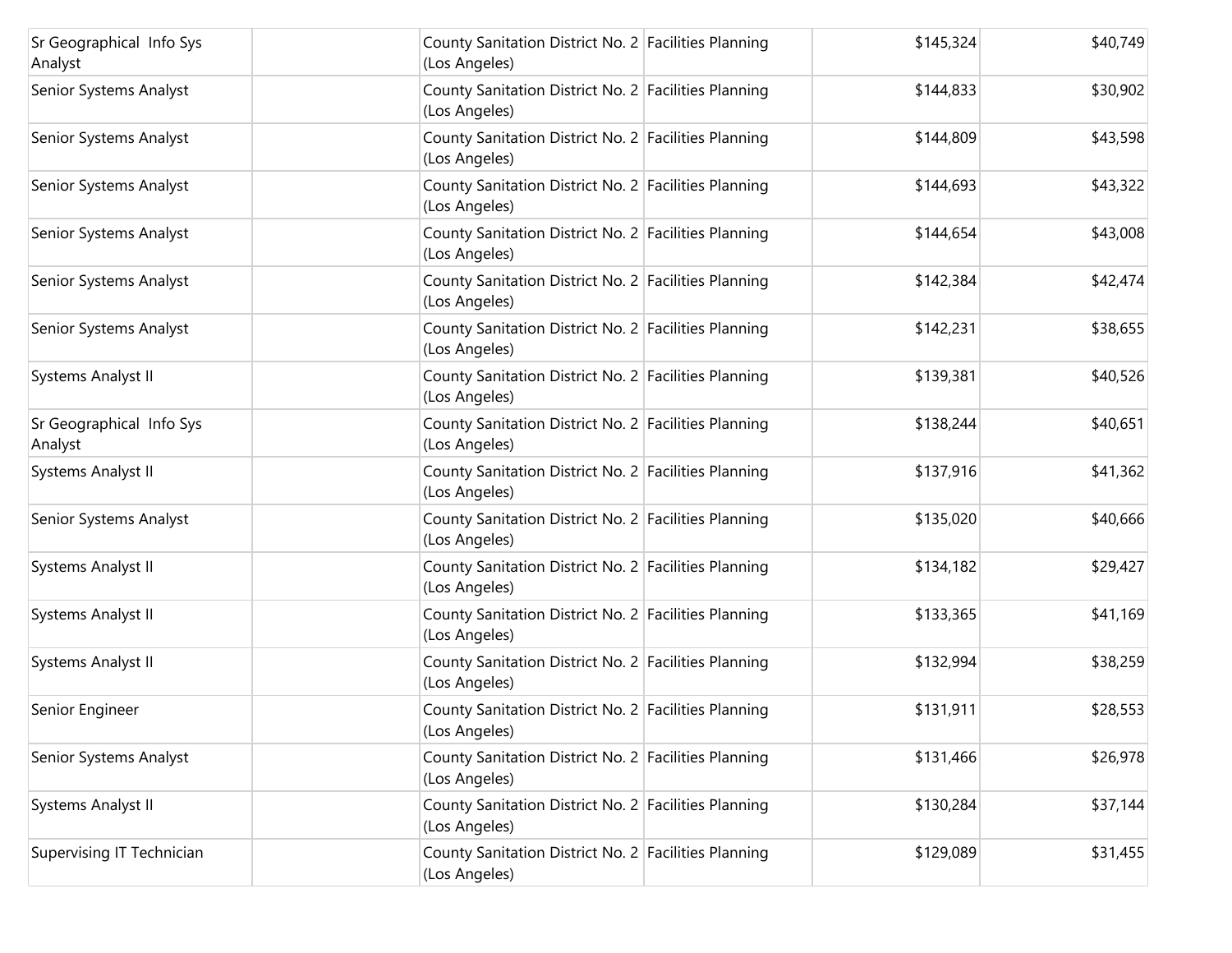| Systems Analyst II               | County Sanitation District No. 2 Facilities Planning<br>(Los Angeles) | \$128,999 | \$41,164 |
|----------------------------------|-----------------------------------------------------------------------|-----------|----------|
| Systems Analyst II               | County Sanitation District No. 2 Facilities Planning<br>(Los Angeles) | \$128,719 | \$36,603 |
| Senior Systems Analyst           | County Sanitation District No. 2 Facilities Planning<br>(Los Angeles) | \$127,515 | \$30,365 |
| Systems Analyst II               | County Sanitation District No. 2 Facilities Planning<br>(Los Angeles) | \$127,316 | \$18,677 |
| Gen Services & Facilities Supv   | County Sanitation District No. 2 Facilities Planning<br>(Los Angeles) | \$126,853 | \$38,849 |
| Systems Analyst II               | County Sanitation District No. 2 Facilities Planning<br>(Los Angeles) | \$126,736 | \$29,331 |
| <b>Engineering Associate III</b> | County Sanitation District No. 2 Facilities Planning<br>(Los Angeles) | \$125,562 | \$30,026 |
| Systems Analyst II               | County Sanitation District No. 2 Facilities Planning<br>(Los Angeles) | \$124,775 | \$40,598 |
| Systems Analyst I                | County Sanitation District No. 2 Facilities Planning<br>(Los Angeles) | \$122,810 | \$38,346 |
| Real Property Agent II           | County Sanitation District No. 2 Facilities Planning<br>(Los Angeles) | \$122,658 | \$41,688 |
| Real Property Agent II           | County Sanitation District No. 2 Facilities Planning<br>(Los Angeles) | \$119,002 | \$28,973 |
| Records Administrator            | County Sanitation District No. 2 Facilities Planning<br>(Los Angeles) | \$118,096 | \$27,950 |
| Senior IT Technician             | County Sanitation District No. 2 Facilities Planning<br>(Los Angeles) | \$115,530 | \$37,960 |
| Supervising IT Technician        | County Sanitation District No. 2 Facilities Planning<br>(Los Angeles) | \$114,953 | \$37,630 |
| IT Technician III                | County Sanitation District No. 2 Facilities Planning<br>(Los Angeles) | \$114,223 | \$37,899 |
| <b>Engineering Associate II</b>  | County Sanitation District No. 2 Facilities Planning<br>(Los Angeles) | \$112,689 | \$21,230 |
| Real Property Agent II           | County Sanitation District No. 2 Facilities Planning<br>(Los Angeles) | \$112,604 | \$40,023 |
| Real Property Agent II           | County Sanitation District No. 2 Facilities Planning<br>(Los Angeles) | \$110,861 | \$23,526 |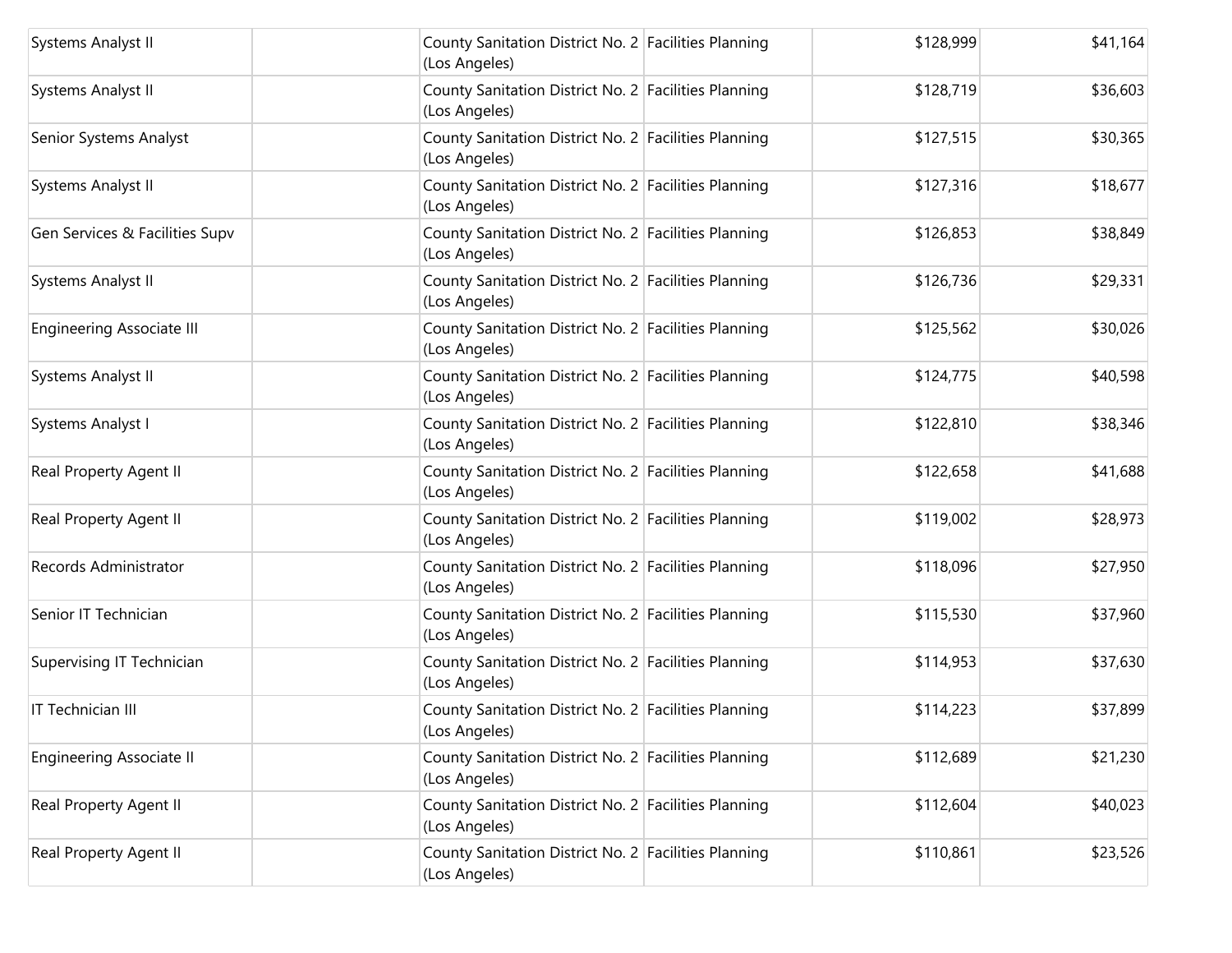| IT Technician III                | County Sanitation District No. 2 Facilities Planning<br>(Los Angeles) | \$109,376 | \$37,550 |
|----------------------------------|-----------------------------------------------------------------------|-----------|----------|
| IT Technician III                | County Sanitation District No. 2 Facilities Planning<br>(Los Angeles) | \$108,909 | \$34,051 |
| Programmer Analyst III           | County Sanitation District No. 2 Facilities Planning<br>(Los Angeles) | \$107,163 | \$24,455 |
| Planning Drafting Technician III | County Sanitation District No. 2 Facilities Planning<br>(Los Angeles) | \$104,978 | \$36,901 |
| Systems Analyst II               | County Sanitation District No. 2 Facilities Planning<br>(Los Angeles) | \$104,679 | \$16,978 |
| Senior IT Technician             | County Sanitation District No. 2 Facilities Planning<br>(Los Angeles) | \$102,734 | \$37,462 |
| Systems Analyst I                | County Sanitation District No. 2 Facilities Planning<br>(Los Angeles) | \$102,122 | \$23,857 |
| IT Technician III                | County Sanitation District No. 2 Facilities Planning<br>(Los Angeles) | \$101,909 | \$28,627 |
| IT Technician III                | County Sanitation District No. 2 Facilities Planning<br>(Los Angeles) | \$99,985  | \$37,330 |
| IT Technician III                | County Sanitation District No. 2 Facilities Planning<br>(Los Angeles) | \$99,483  | \$36,462 |
| <b>General Services Coord II</b> | County Sanitation District No. 2 Facilities Planning<br>(Los Angeles) | \$99,139  | \$31,532 |
| Systems Analyst II               | County Sanitation District No. 2 Facilities Planning<br>(Los Angeles) | \$98,420  | \$28,471 |
| IT Technician III                | County Sanitation District No. 2 Facilities Planning<br>(Los Angeles) | \$98,286  | \$36,462 |
| <b>Engineering Associate II</b>  | County Sanitation District No. 2 Facilities Planning<br>(Los Angeles) | \$97,521  | \$20,204 |
| IT Technician III                | County Sanitation District No. 2 Facilities Planning<br>(Los Angeles) | \$96,577  | \$37,180 |
| IT Technician III                | County Sanitation District No. 2 Facilities Planning<br>(Los Angeles) | \$96,063  | \$35,990 |
| Planning Drafting Technician III | County Sanitation District No. 2 Facilities Planning<br>(Los Angeles) | \$95,026  | \$26,267 |
| Civil Engineer                   | County Sanitation District No. 2 Facilities Planning<br>(Los Angeles) | \$94,850  | \$10,338 |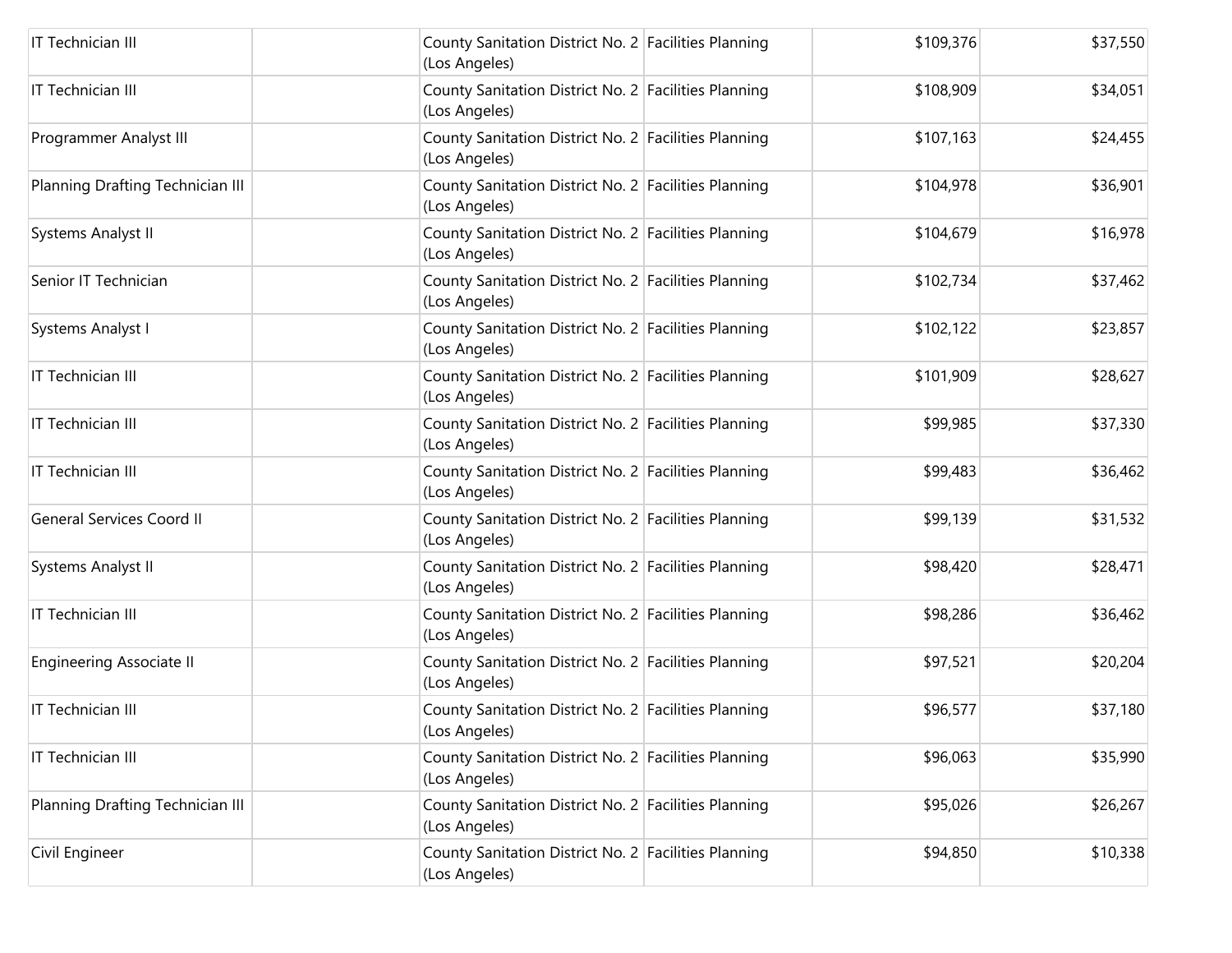| IT Technician III                  | County Sanitation District No. 2 Facilities Planning<br>(Los Angeles) | \$94,793 | \$28,134 |
|------------------------------------|-----------------------------------------------------------------------|----------|----------|
| <b>Administrative Secretary</b>    | County Sanitation District No. 2 Facilities Planning<br>(Los Angeles) | \$90,788 | \$15,599 |
| <b>Customer Service Specialist</b> | County Sanitation District No. 2 Facilities Planning<br>(Los Angeles) | \$90,655 | \$32,157 |
| <b>Customer Service Specialist</b> | County Sanitation District No. 2 Facilities Planning<br>(Los Angeles) | \$87,327 | \$25,029 |
| IT Technician III                  | County Sanitation District No. 2 Facilities Planning<br>(Los Angeles) | \$86,487 | \$16,212 |
| <b>Graphic Artist Specialist</b>   | County Sanitation District No. 2 Facilities Planning<br>(Los Angeles) | \$84,507 | \$17,292 |
| <b>Graphic Artist Specialist</b>   | County Sanitation District No. 2 Facilities Planning<br>(Los Angeles) | \$83,379 | \$17,011 |
| <b>General Services Worker II</b>  | County Sanitation District No. 2 Facilities Planning<br>(Los Angeles) | \$81,347 | \$27,847 |
| Information Technology Asst        | County Sanitation District No. 2 Facilities Planning<br>(Los Angeles) | \$81,267 | \$33,574 |
| Computer Operator II               | County Sanitation District No. 2 Facilities Planning<br>(Los Angeles) | \$79,585 | \$33,949 |
| Programmer Analyst I               | County Sanitation District No. 2 Facilities Planning<br>(Los Angeles) | \$79,561 | \$18,357 |
| Computer Operator II               | County Sanitation District No. 2 Facilities Planning<br>(Los Angeles) | \$78,883 | \$21,636 |
| Systems Analyst I                  | County Sanitation District No. 2 Facilities Planning<br>(Los Angeles) | \$78,332 | \$19,887 |
| Secretary II                       | County Sanitation District No. 2 Facilities Planning<br>(Los Angeles) | \$78,132 | \$21,897 |
| Public Affairs Specialist I        | County Sanitation District No. 2 Facilities Planning<br>(Los Angeles) | \$77,005 | \$14,483 |
| Secretary II                       | County Sanitation District No. 2 Facilities Planning<br>(Los Angeles) | \$75,544 | \$12,249 |
| Systems Analyst I                  | County Sanitation District No. 2 Facilities Planning<br>(Los Angeles) | \$73,261 | \$19,541 |
| Telephone Oper/Receptionist        | County Sanitation District No. 2 Facilities Planning<br>(Los Angeles) | \$73,070 | \$21,562 |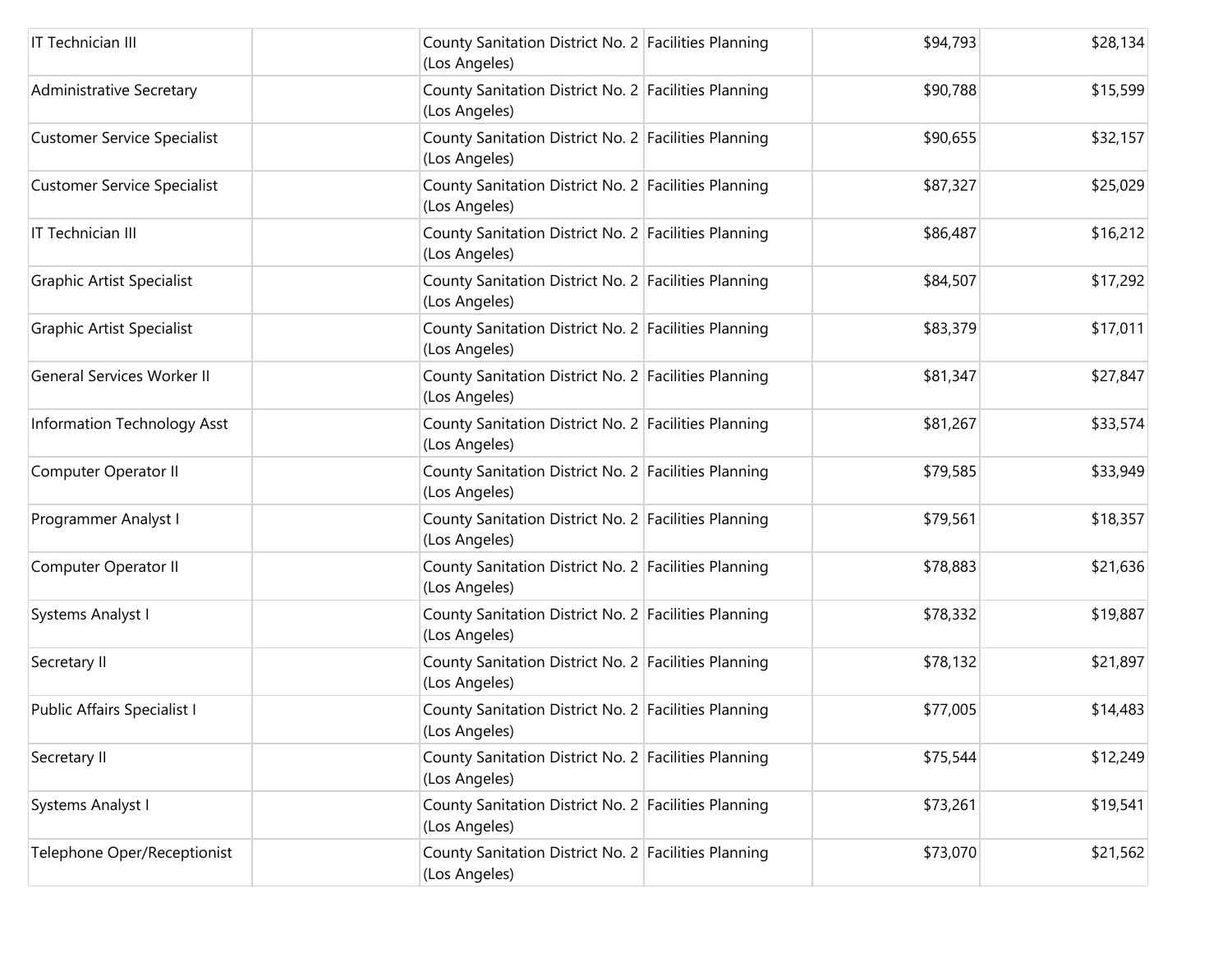| IT Technician II                     | County Sanitation District No. 2 Facilities Planning<br>(Los Angeles) | \$72,864 | \$13,450 |
|--------------------------------------|-----------------------------------------------------------------------|----------|----------|
| Programmer Analyst II                | County Sanitation District No. 2 Facilities Planning<br>(Los Angeles) | \$71,056 | \$17,444 |
| Programmer Analyst II                | County Sanitation District No. 2 Facilities Planning<br>(Los Angeles) | \$70,540 | \$17,662 |
| <b>Sr Information Technlgy Clerk</b> | County Sanitation District No. 2 Facilities Planning<br>(Los Angeles) | \$67,066 | \$19,857 |
| Supervising IT Technician            | County Sanitation District No. 2 Facilities Planning<br>(Los Angeles) | \$67,057 | \$9,084  |
| <b>General Services Worker II</b>    | County Sanitation District No. 2 Facilities Planning<br>(Los Angeles) | \$66,053 | \$13,484 |
| Senior Reproduction Clerk            | County Sanitation District No. 2 Facilities Planning<br>(Los Angeles) | \$65,998 | \$27,883 |
| <b>General Services Worker II</b>    | County Sanitation District No. 2 Facilities Planning<br>(Los Angeles) | \$64,349 | \$29,907 |
| Records Management<br>Coordinator    | County Sanitation District No. 2 Facilities Planning<br>(Los Angeles) | \$63,532 | \$21,774 |
| Systems Analyst I                    | County Sanitation District No. 2 Facilities Planning<br>(Los Angeles) | \$61,971 | \$15,209 |
| Intermediate Typist Clerk            | County Sanitation District No. 2 Facilities Planning<br>(Los Angeles) | \$57,596 | \$16,198 |
| Intermediate Typist Clerk            | County Sanitation District No. 2 Facilities Planning<br>(Los Angeles) | \$56,720 | \$14,718 |
| Civil Engineer                       | County Sanitation District No. 2 Facilities Planning<br>(Los Angeles) | \$54,547 | \$8,174  |
| <b>Typist Clerk II</b>               | County Sanitation District No. 2 Facilities Planning<br>(Los Angeles) | \$54,342 | \$21,015 |
| <b>Reproduction Clerk</b>            | County Sanitation District No. 2 Facilities Planning<br>(Los Angeles) | \$52,414 | \$11,216 |
| <b>Reproduction Clerk</b>            | County Sanitation District No. 2 Facilities Planning<br>(Los Angeles) | \$52,103 | \$18,534 |
| General Services Worker I            | County Sanitation District No. 2 Facilities Planning<br>(Los Angeles) | \$50,300 | \$14,075 |
| General Services Worker I            | County Sanitation District No. 2 Facilities Planning<br>(Los Angeles) | \$48,846 | \$14,995 |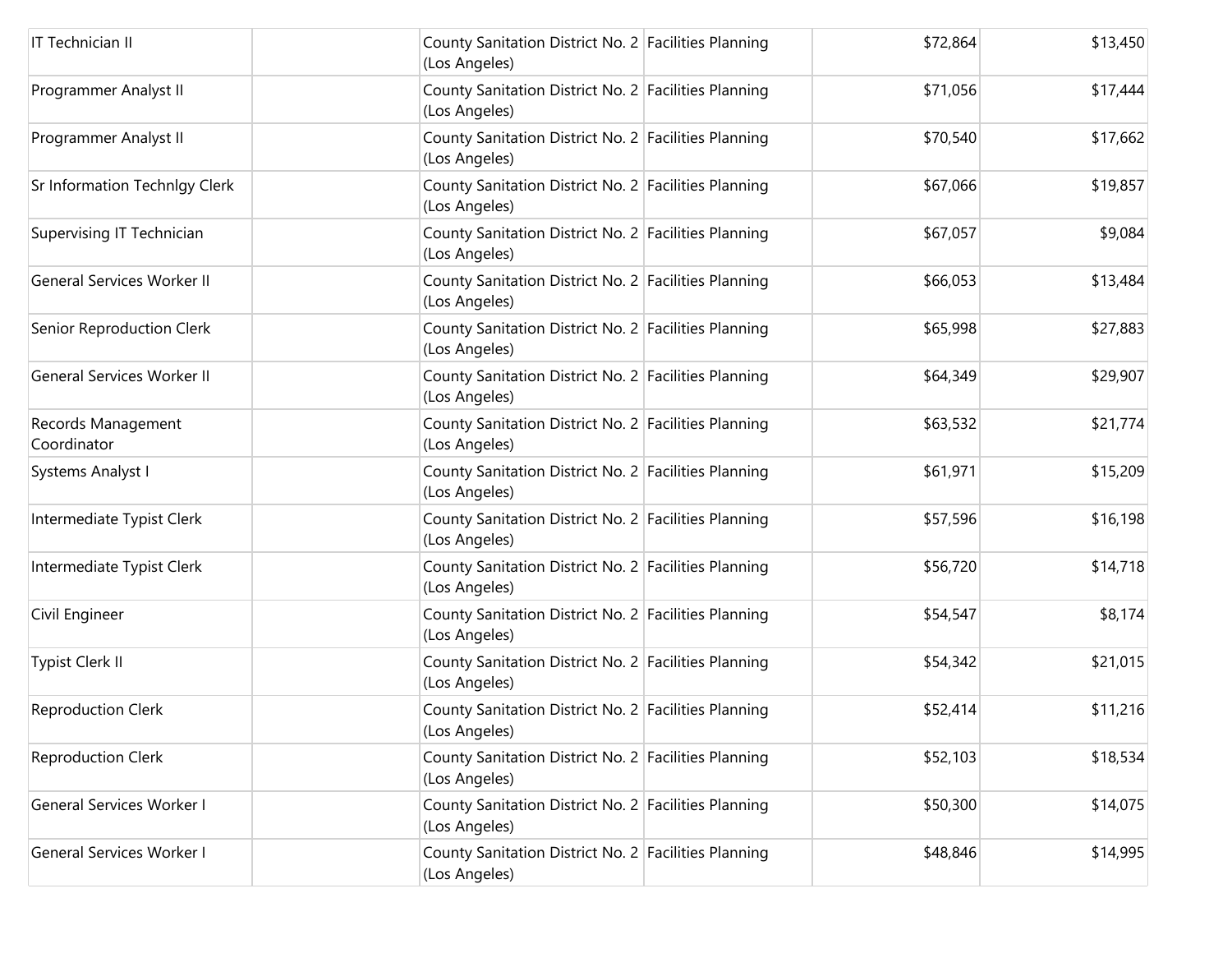| <b>General Services Worker II</b> | County Sanitation District No. 2 Facilities Planning<br>(Los Angeles) | \$48,554 | \$12,367 |
|-----------------------------------|-----------------------------------------------------------------------|----------|----------|
| Systems Analyst I                 | County Sanitation District No. 2 Facilities Planning<br>(Los Angeles) | \$47,122 | \$10,904 |
| Clerical Assistant                | County Sanitation District No. 2 Facilities Planning<br>(Los Angeles) | \$46,254 | \$23,735 |
| <b>General Services Worker II</b> | County Sanitation District No. 2 Facilities Planning<br>(Los Angeles) | \$39,634 | \$24,955 |
| Programmer Analyst III            | County Sanitation District No. 2 Facilities Planning<br>(Los Angeles) | \$38,356 | \$12,659 |
| Hourly Employee                   | County Sanitation District No. 2 Facilities Planning<br>(Los Angeles) | \$31,461 | \$8,179  |
| Hourly Employee                   | County Sanitation District No. 2 Facilities Planning<br>(Los Angeles) | \$31,458 | \$8,156  |
| Security Coordinator              | County Sanitation District No. 2 Facilities Planning<br>(Los Angeles) | \$19,961 | \$3,223  |
| Systems Analyst I                 | County Sanitation District No. 2 Facilities Planning<br>(Los Angeles) | \$19,841 | \$2,901  |
| Systems Analyst II                | County Sanitation District No. 2 Facilities Planning<br>(Los Angeles) | \$9,453  | \$0      |
| Senior Environmental Planner      | County Sanitation District No. 2 Facilities Planning<br>(Los Angeles) | \$5,749  | \$0      |
| Civil Engineer                    | County Sanitation District No. 2 Facilities Planning<br>(Los Angeles) | \$5,294  | \$0      |
| Senior Systems Analyst            | County Sanitation District No. 2 Facilities Planning<br>(Los Angeles) | \$4,843  | \$0      |
| Senior Systems Analyst            | County Sanitation District No. 2 Facilities Planning<br>(Los Angeles) | \$3,928  | \$0      |
| Senior Systems Analyst            | County Sanitation District No. 2 Facilities Planning<br>(Los Angeles) | \$3,133  | \$0      |
| Systems Analyst II                | County Sanitation District No. 2 Facilities Planning<br>(Los Angeles) | \$2,586  | \$0      |
| <b>Student Employee</b>           | County Sanitation District No. 2 Facilities Planning<br>(Los Angeles) | \$2,288  | \$0      |
| Programmer Analyst III            | County Sanitation District No. 2 Facilities Planning<br>(Los Angeles) | \$2,052  | \$0      |